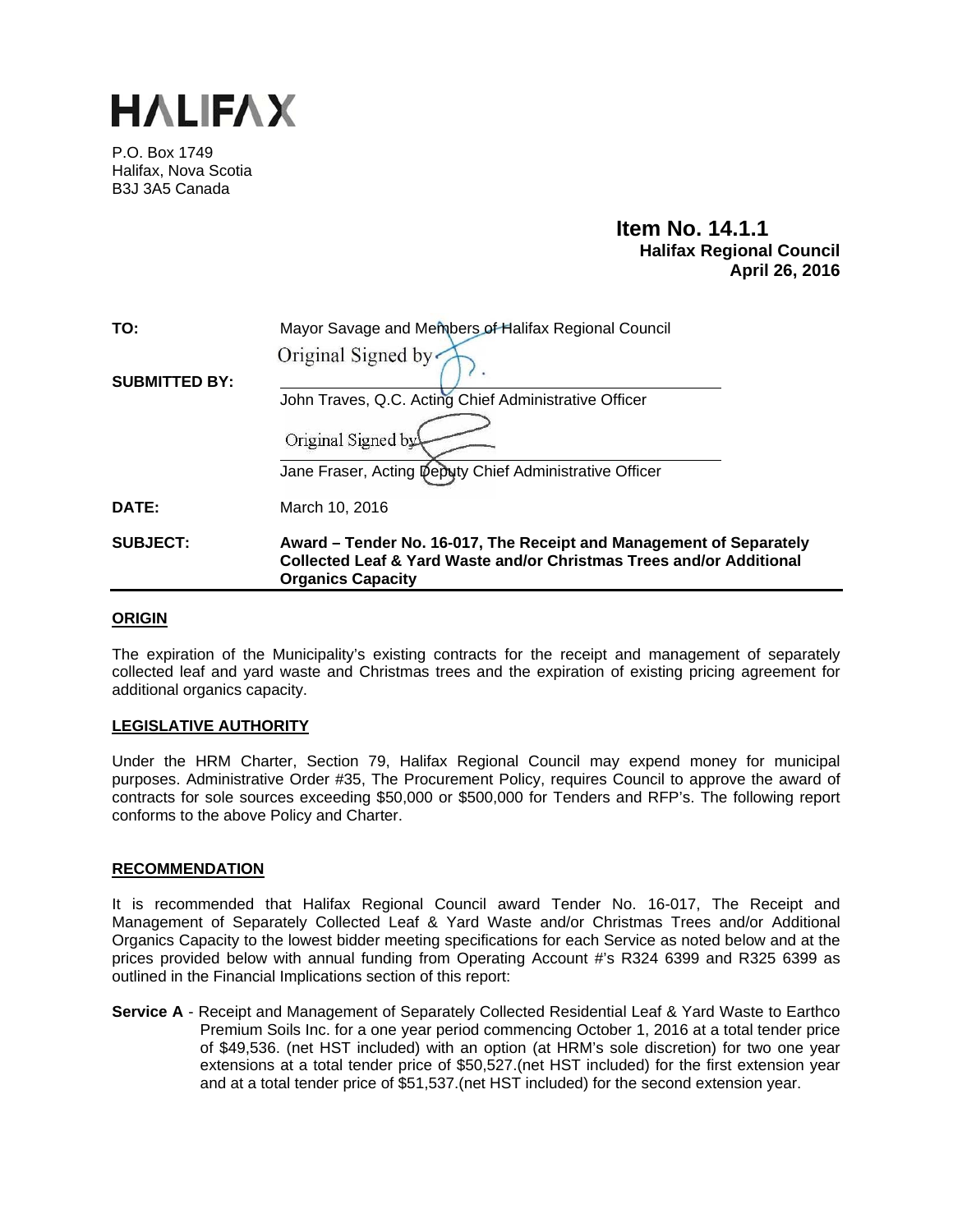- **Service B** Receipt and Management of Separately Collected Christmas Trees to Earthco Premium Soils Inc. for a one year period commencing December 27, 2016 at a total tender price of \$7,196. (net HST included) with an option (at HRM's sole discretion) for two one year extensions at a total tender price of \$7,196. (net HST included) for the first extension year and at a total tender price of \$7,196. (net HST included) for the second extension year.
- **Service C** Additional Organics Capacity to Fundy Compost Inc. for a three year period commencing April 1, 2016 (or upon contract award) with delivery of 2,500 tonnes per year at a total tender price of \$195,000 (year one) plus \$202,500 (year two) plus \$210,000 (year three) = \$607,500 plus net HST (\$26,038.) for a three year total price of \$633,538. (net HST included).

# **BACKGROUND**

The processing of separately collected leaf and yard waste (separate from green cart organics), separately collected Christmas trees, and additional organics capacity are three components of Solid Waste Resources' Organics capacity operating plan. The separate collection and processing of leaf and yard waste during peak seasons (up to ten weeks, Spring and Fall), and Christmas trees during the three or so weeks after Christmas in January, helps enable the Municipality to satisfy the operational and/or contractual requirements of its agreements with Miller Composting and New Era Technologies, which have a weekly tonnage capacity limit, and to comply with the NS Department of Environment landfill ban on the disposal of compostable leaf and yard waste and organic material.

By processing some leaf & yard waste and Christmas trees at separate facilities during these known high generation periods, Halifax helps to maintain the two centralized composting facilities within their capacity operational limits. However, there are also periods of the year both during peak leaf and yard waste seasons and other months that additional organics capacity is also needed to meet the organics processing capacity requirements of the Municipality. During these periods, Halifax engages additional organics capacity from a separate composting facility based on a per tonne fee for delivery of loads of source-separated organics each week, as needed (with annual deliveries exceeding 2,500 tonnes).

Growth in residential and commercial organics, both seasonally and annually, can present challenges to manage the weekly tonnage of material collected. Since the Fall of 2000, HRM has had to collect some leaf and yard waste and Christmas trees separately during peak seasons and divert the material to private facilities (other than Miller and New Era). Since 2005, HRM has also had to ship and divert additional organics to separate composting facility(s) during peak periods of the year. The award of this Tender No. 16-017 helps the Municipality manage its organics processing needs (and the risks of insufficient capacity) throughout the higher generation periods of the year (Services A, B and C). The service providers for Services A and C must obtain and maintain all required regulatory approvals for providing these services.

# **DISCUSSION**

Tenders were called on January 29, 2016 and closed on February 25, 2016. Bidders could bid on any one or all of the following three services:

- a) Service A Receipt and Management of Separately Collected Residential Leaf and Yard Waste;
- b) Service B Receipt and Management of Christmas Trees from Eligible Properties; and
- **c)** Service C Additional Organics Capacity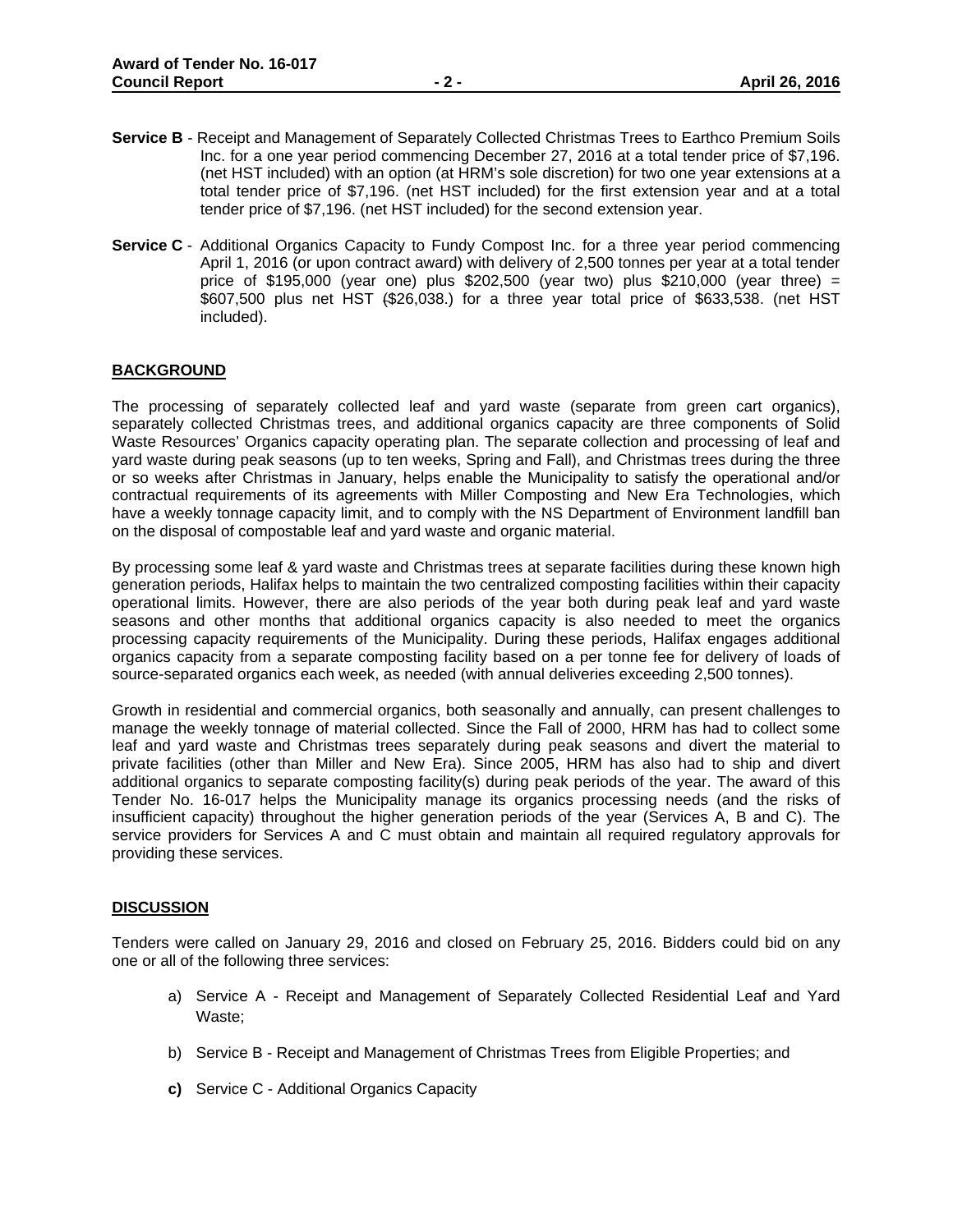Four firms submitted bids (see Table 1). The prices submitted for Services A and B are for an initial one year period with two optional one year extensions (at HRM's sole discretion) and include net HST. The low bidders for each service are recommended (prices in bold) and they met the specifications of the tender call. The yearly prices are for receiving and processing all separately collected leaf and yard waste over an eight to ten week period in the Spring and Fall, and the separately collected Christmas trees over a three or so week period in late December and early January. For the additional organics capacity, bidders submitted a per tonne fee for processing the yearly quantity of material (2,500 tonnes) and the yearly price is based upon this expected annual tonnage shipped and diverted to this facility which occurs periodically when needed generally between the months of April and December (but additional organics can be delivered at the same per tonne rate each year).

The total price quoted for processing leaf and yard waste in the initial year of these services is approximately 25% lower than the current year pricing for these same services. The total price quoted for Christmas trees processing in the initial year of these services is approximately 8% below the current year pricing for these same services. The unit price (per tonne fee) for additional organics capacity services is approximately 0.6% more in the initial year of these services than the existing pricing agreement for these services.

| <b>Bidder</b>               | Service A - Separate Leaf<br>& Yard Waste (inc. net<br>HST)                       | Service B - Separate<br>Christmas Trees (inc.<br>net HST)                      | Service C - Additional<br><b>Organics Capacity (inc. net</b><br>HST) Per Tonne for $2,500$ T =<br><b>Yearly Price</b> |
|-----------------------------|-----------------------------------------------------------------------------------|--------------------------------------------------------------------------------|-----------------------------------------------------------------------------------------------------------------------|
| Earthco<br>Premium<br>Soils | Initial Year \$49,535.85*<br>Year 1 Ext. \$50,526.57*<br>Year 2 Ext. \$51,537.10* | Initial Year \$7,195.73*<br>Year 1 Ext. \$7,195.73*<br>Year 2 Ext. \$7,195.73* |                                                                                                                       |
| Fundy<br>Compost<br>Inc.    | No Bid                                                                            | No Bid                                                                         | Year 1 \$81.34* (\$203,357.70)<br>Year 2 \$84.47* (\$211,179.15)<br>Year 3 \$87.60* (\$219,000.60)                    |
| Kel-Ann<br>Organics         | Initial Year \$67,785.90<br>Year 1 Ext. \$68,828.76<br>Year 2 Ext. \$69,871.62    | No Bid                                                                         | No Bid                                                                                                                |
| Kynock<br>Resources<br>Ltd. | No Bid                                                                            | Initial Year \$13,557.18<br>Year 1 Ext. \$13,557.18<br>Year 2 Ext. \$13,557.18 | No Bid                                                                                                                |

#### **Table 1**

**\*** Recommended service provider(s).

# **FINANCIAL IMPLICATIONS**

Based on the recommended service providers for Services A, B and C in year one, the estimated year one cost is \$260,089. from the tendered prices (Service C will vary depending on actual tonnes delivered above the 2,500 tonnes yearly estimate). Funding is provided in the yearly Solid Waste Resources Operating Budget Accounts R324 6399 and R325 6399, Composting Facility(s). The budget availability has been confirmed by Finance.

The balance of funds in these two accounts will be used for operation of the two centralized composting facilities in Burnside and Ragged Lake business parks.